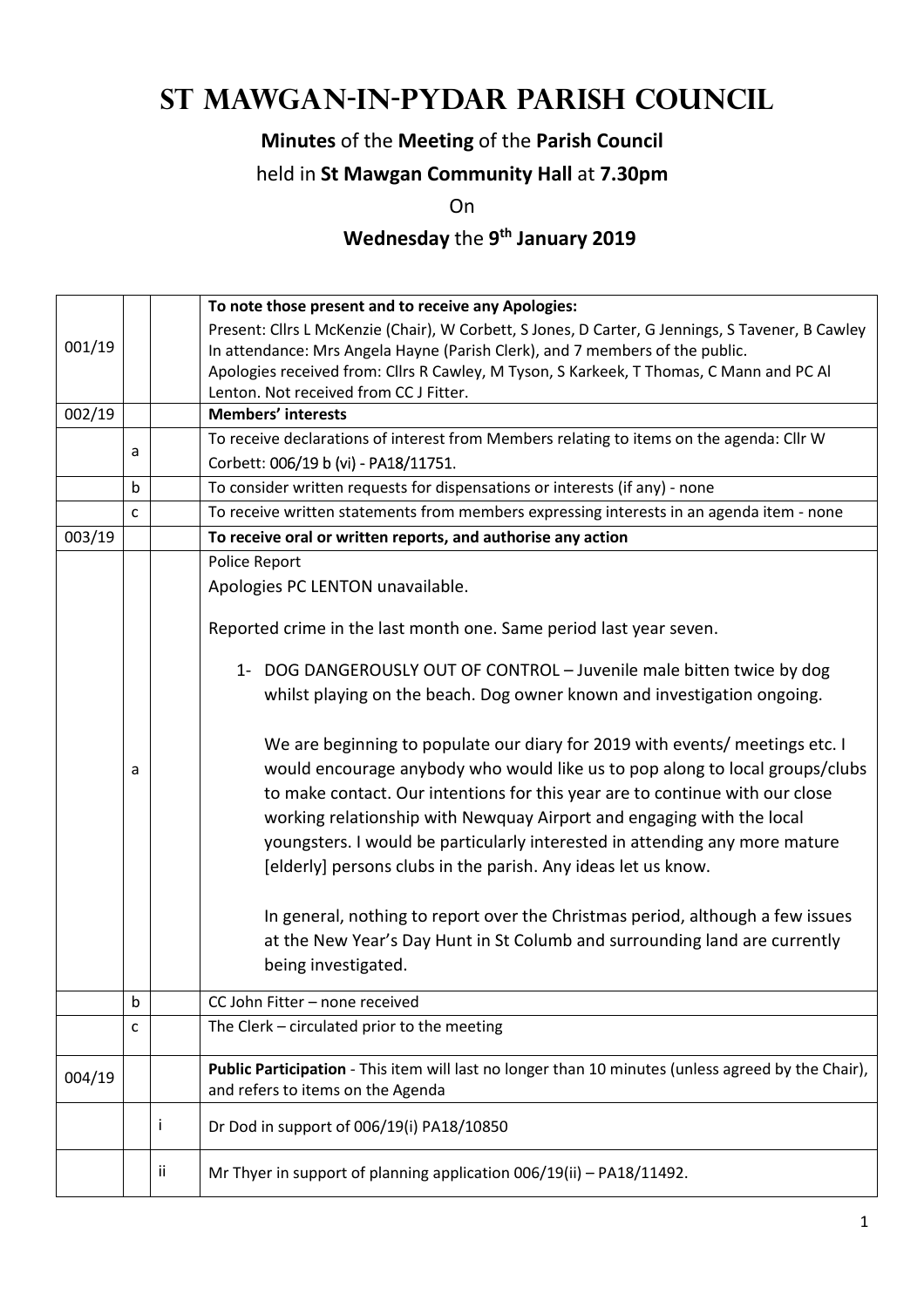|        |              | iii          | Mr Broadway in support of 006/19b(iii) - PA18/11557.                                                                                                                                                                                                                                                                                                                                                                                                                                                               |
|--------|--------------|--------------|--------------------------------------------------------------------------------------------------------------------------------------------------------------------------------------------------------------------------------------------------------------------------------------------------------------------------------------------------------------------------------------------------------------------------------------------------------------------------------------------------------------------|
| 005/19 |              |              | Minutes of the Parish Council Meeting -<br>To Resolve that the Minutes of the meeting held on 12 <sup>th</sup> December 2018 are an accurate<br>record and duly signed by the Chair. Proposed by Cllr D Carter and seconded by Cllr S Jones<br>and it was resolved to accept.                                                                                                                                                                                                                                      |
| 006/19 |              |              | <b>PLANNING</b>                                                                                                                                                                                                                                                                                                                                                                                                                                                                                                    |
|        | a            |              | Pre-App Consultation - no requests received.                                                                                                                                                                                                                                                                                                                                                                                                                                                                       |
|        | $\mathsf{b}$ |              | Planning - new applications - to discuss and decide on response to Cornwall Council                                                                                                                                                                                                                                                                                                                                                                                                                                |
|        |              | Ť            | PA18/10850. Applicant Dr Fiona Dod. Proposal: Outline application with some matters<br>reserved for replacement of existing building with one live/work (self-build). Location: Barn<br>East of Gluvian Flamank Farm Mawgan Porth Newquay Cornwall. Carried from January.<br>Cllr W Corbett proposed, and Cllr D Carter seconded, and it was resolved to defer to February<br>in order to evaluate the pending Land Agent's report. Cllr S Tavener voted against the motion.                                       |
|        |              | ii           | PA18/11492. Applicant Mr and Mrs Thyer. Proposal: Construction of timber store for<br>machinery and tools with welfare facilities to allow owners to work the land plus associated<br>landscaping. Location: Land to North of Bolingey Farm St Mawgan. Proposed by Cllr W Corbett<br>and seconded by Cllr S Tavener and it was resolved no objection providing a condition is<br>imposed to prevent overnight residential occupation. Cllrs S Jones, D Carter and L McKenzie<br>abstained.                         |
|        |              | iii          | PA18/11557. Applicant Mr Broadway. Proposal: Construction of stables and associated access<br>track and bunding. Location: Land at SW8538366977 Mawgan Porth Newquay Cornwall.<br>Proposed by Cllr S Jones and seconded by Cllr S Carter and it was resolved to object to the<br>building within the AGLV. Cllrs S Tavener and G Jennings abstained.                                                                                                                                                               |
|        |              | iv           | PA18/09588. Applicant: Ms Alisha Buck. Proposal: Change of use of field (non-agricultural) to<br>allow erection of glamping holiday pods, with associated pedestrian access paths and<br>drainage. Location: Land North East of The Travellers Rest Trevarrian Newquay TR8 4AQ. Cllr S<br>Jones proposed, and Cllr W Corbett seconded, and it was resolved to maintain the previous<br>objection due to the change of use of field (non-agricultural) and visibility. Cllrs S Tavener and<br>G Jennings abstained. |
|        | ${\sf v}$    |              | PA18/11583. Applicant Mr Richard Curtis Mawgan Vale Railway. Proposal: Construction of<br>miniature railway attraction, including indoor and outdoor attractions and amusements, and<br>associated development. Location: Land East of Mawgan Porth Mawgan Porth. Extension of<br>time for comment confirmed. Deferred to February meeting.                                                                                                                                                                        |
|        |              |              | Cllr W Corbett left the room at this juncture                                                                                                                                                                                                                                                                                                                                                                                                                                                                      |
|        |              | vi           | PA18/11751. Applicant Mr Nick Robertson. Proposal: Change of land use from unused field to<br>domestic curtilage. Construction of garage/store and tennis court. All to serve Polgreen<br>Manor. Location: Polgreen Manor Polgreen St Mawgan. Proposed by Cllr S Tavener and<br>seconded by Cllr G Jennings and resolved to object to the size under consideration for<br>domestic curtilage. The Members did not object in principle to the proposal with a smaller<br>area of domestic curtilage.                |
|        |              |              | Cllr W Corbett returned to the room                                                                                                                                                                                                                                                                                                                                                                                                                                                                                |
|        | C            |              | To consider planning applications received before meeting                                                                                                                                                                                                                                                                                                                                                                                                                                                          |
|        | d            |              | To note Advices and Decisions by Cornwall Council:                                                                                                                                                                                                                                                                                                                                                                                                                                                                 |
|        |              | $\mathbf{I}$ | PA18/09799 WITHDRAWN Applicant: Mr B Loring. Proposal: Outline application for the<br>construction of up to 2 dwellings with all matters reserved. Location: Land West of Three<br>Corners Trenance Mawgan Porth. Noted.                                                                                                                                                                                                                                                                                           |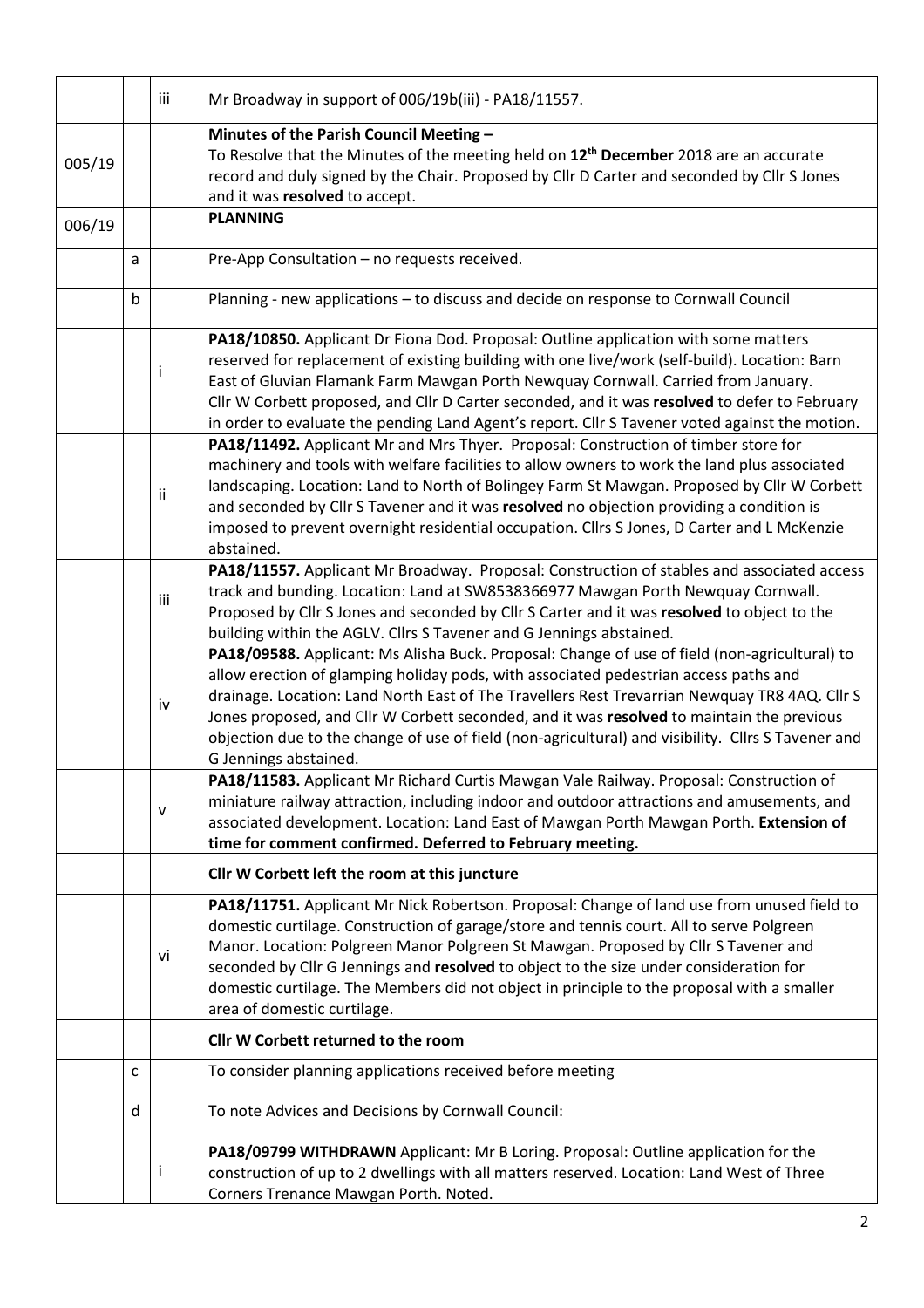|        |             |     | PA18/09870 APPROVED Applicant: Mr Fox Proposal: Extension and reconfiguration of existing                         |  |
|--------|-------------|-----|-------------------------------------------------------------------------------------------------------------------|--|
|        |             | ij. | dwelling. (Revision of approved application PA18/03566). Location: Sea Ways Gwel An Mor                           |  |
|        |             |     | Mawgan Porth. Noted.                                                                                              |  |
|        |             |     | PA18/10361 APPROVED Applicant: Mark Etherington and Sarah Howie. Proposal: Conversion                             |  |
|        |             | iii | of existing workshop to single dwelling. Location: Workshop and Land North of The Lodge                           |  |
|        |             |     | Trevenna Cross St Mawgan TR8 4HA. Noted.                                                                          |  |
|        |             |     | PA18/03050 APPROVED Applicant: Mr Michael Bennett Location: Waylea Trenance Mawgan                                |  |
|        |             | iv  | Porth Newquay Cornwall Proposal: Demolition of a single storey dwelling and outbuildings and                      |  |
|        |             |     | replacement with 2 new dwellings comprising a 4-bedroom house with garage and a 3-                                |  |
|        |             |     | bedroom cottage. Use to remain as C3 Residential. Noted.                                                          |  |
|        |             |     | PA18/09013 APPROVED Applicant: Mary Mitchell. Location: Fair Rising Access to Trenance                            |  |
|        |             | v   | Estate Trenance Mawgan Porth TR8 4DB Proposal: Outline application (with all matters                              |  |
|        |             |     | reserved except layout) for demolition of dwelling and replacement with 2 dwellings. Noted.                       |  |
|        |             |     | PA18/10289 APPROVED Applicant: Mrs Sarah Collins Location: Shepherds Purse Access to Four                         |  |
|        |             | vi  | Ways Trevarrian Newquay Cornwall Proposal: Two storey rear and single storey side extension.                      |  |
|        |             |     | Noted.                                                                                                            |  |
|        | e           |     | Enforcement- new case and decisions - Action: Clerk to raise the question of engineering                          |  |
|        |             |     | works at the Old Chapel, Gluvian.                                                                                 |  |
| 007/19 |             |     | WORKING GROUPS - to receive reports (if any), and agree any necessary action and                                  |  |
|        |             |     | expenditure:                                                                                                      |  |
|        |             |     | Amenities - The Chair gave thanks to Simon Plant for freeing the rota-swing. Drainage in the                      |  |
|        | a           |     | playing field coping well so far with weather conditions.                                                         |  |
|        |             |     | St Mawgan Community Hall:                                                                                         |  |
|        |             |     | Cllr B Cawley - to mention the lack of lighting to the disabled access. Replacement Planter -                     |  |
|        |             |     | on next month's Agenda.                                                                                           |  |
|        |             |     | St Mawgan toilets - 1. To receive and agree the nomination of a Deputy Responsible Person to                      |  |
|        |             | Ť   | manage the control scheme for Legionella in the absence of the Responsible Person. Cllr S                         |  |
|        |             |     | Tavener volunteered for the position.                                                                             |  |
|        |             |     | Burial Ground 1. Notification as to Burial: James Hedley Plant - 19th December (Clerk/Burial                      |  |
|        |             | ii. | Officer not able to attend – apology sent). 2. Re-open: Joyce Sterling joining William – $8th$                    |  |
|        |             |     | January (Clerk to attend) and Judith Tadros-Attalla - Thursday 10 <sup>th</sup> January (after the Agenda         |  |
|        |             |     | was published).                                                                                                   |  |
|        | Ŋ.          |     | Transport and Rights of Way - Action: Clerk to notify highways of erosion at the St Eval side of                  |  |
|        |             |     | Bolingey Ford.                                                                                                    |  |
|        | c           |     | Beach and Environment - Action: Clerk to check the terms of the Denzell Downs Community                           |  |
|        |             |     | Benefit Fund Grant with Grantscape. Cllr S Tavener to send the Clerk the proposed scheme of                       |  |
|        |             |     | work from EAD Solutions.                                                                                          |  |
|        | d           |     | Tree Risk Assessment - to agree to CC Forestry Team undertaking a survey of Parish owned                          |  |
|        |             |     | trees at a cost of £625 +vat. Proposed by Cllr S Tavener and seconded by Cllr W Corbett and it                    |  |
|        |             |     | was resolved to agree.<br>Trenance Noticeboard - to agree to write off damaged noticeboard and whether to provide |  |
|        | e           |     | replacement. Proposed by Cllr W Corbett and seconded by Cllr S Jones and resolved to remove                       |  |
|        |             |     | the noticeboard at Trenance without replacement.                                                                  |  |
| 008/19 |             |     | <b>REPORTS FROM MEETINGS:</b>                                                                                     |  |
|        |             |     |                                                                                                                   |  |
|        | a           |     | AIRPORT OPERATIONS MANAGERS REPORT: August 2018 - October 2018 - previously                                       |  |
|        |             |     | circulated. Cllr G Jennings was thanked for attending and contents noted                                          |  |
| 009/19 |             |     | To note and discuss (if appropriate) the correspondence received since the last meeting and                       |  |
|        |             |     | any associated actions and expenditure:                                                                           |  |
| 010/19 |             |     | <b>FINANCE and LEGISLATION:</b>                                                                                   |  |
|        | a           |     | To note any income received: Bank Interest £1.90, Burial Ground: Re-open - Joyce Sterling<br>£129.00. Noted.      |  |
|        | $\mathsf b$ |     | Affordable Housing Needs Survey - (deferred from December) to agree to undertake at a cost                        |  |
|        |             |     | of circa £945. Proposed by Cllr S Jones and seconded by Cllr W Corbett and resolved to agree                      |  |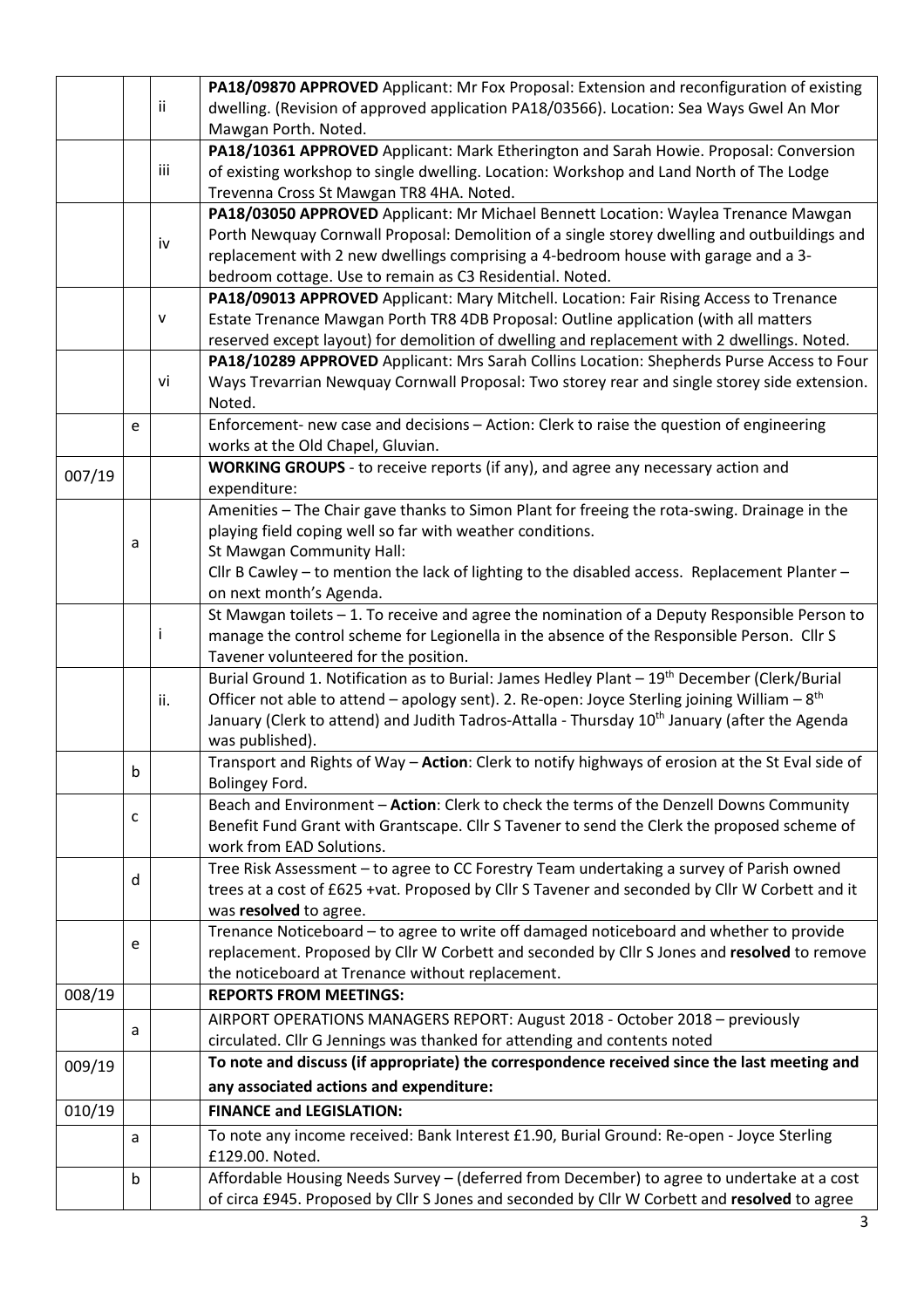|                                                                                                                | Accounts - to approve invoices for payment and sign cheques at the end of the meeting<br>(list circulated prior to the meeting). Proposed by Cllr W Corbett and seconded by Cllr G |    |                                                                                                                                                                                          |  |  |
|----------------------------------------------------------------------------------------------------------------|------------------------------------------------------------------------------------------------------------------------------------------------------------------------------------|----|------------------------------------------------------------------------------------------------------------------------------------------------------------------------------------------|--|--|
|                                                                                                                |                                                                                                                                                                                    |    | Jennings and resolved to approve.                                                                                                                                                        |  |  |
|                                                                                                                |                                                                                                                                                                                    |    | Parish Council Website - to agree to current provider giving 1 year's support and maintenance                                                                                            |  |  |
|                                                                                                                | d                                                                                                                                                                                  |    | at a cost of £300. Proposed by Cllr S Tavener and seconded by Cllr G Jennings and resolved to                                                                                            |  |  |
|                                                                                                                |                                                                                                                                                                                    |    | agree.                                                                                                                                                                                   |  |  |
|                                                                                                                |                                                                                                                                                                                    |    | Cornwall Community Governance Review - to agree to registering an interest to change the                                                                                                 |  |  |
| 011/19                                                                                                         |                                                                                                                                                                                    |    | Parish boundary to include Tregurrian. The Clerk outlined a two to three-year process requiring                                                                                          |  |  |
|                                                                                                                |                                                                                                                                                                                    |    | an initial register of interest in order to move into a consultative phase with Tregurrian<br>residents. Proposed by Cllr S Jones and seconded by Cllr D Carter and resolved to agree to |  |  |
|                                                                                                                |                                                                                                                                                                                    |    | initial register of interest.                                                                                                                                                            |  |  |
|                                                                                                                |                                                                                                                                                                                    |    |                                                                                                                                                                                          |  |  |
| 012/19                                                                                                         |                                                                                                                                                                                    |    | Memberships 2019 - to agree to renew                                                                                                                                                     |  |  |
|                                                                                                                |                                                                                                                                                                                    | i  | Society of Local Council Clerks - at a cost of £156.00 Proposed by Cllr S Tavener and seconded                                                                                           |  |  |
|                                                                                                                |                                                                                                                                                                                    |    | by Cllr W Corbett and resolved to agree to renew.                                                                                                                                        |  |  |
|                                                                                                                |                                                                                                                                                                                    | ii | Campaign to Protect Rural England - at a cost of £36.00. Proposed by Cllr G Jennings and                                                                                                 |  |  |
|                                                                                                                |                                                                                                                                                                                    |    | seconded by Cllr D Carter and resolved to agree to renew.                                                                                                                                |  |  |
|                                                                                                                |                                                                                                                                                                                    |    | The last remaining member of the public left the room at this juncture                                                                                                                   |  |  |
|                                                                                                                |                                                                                                                                                                                    |    | Exempt Business: To Resolve to invoke Standing Order 3(d) that in accordance with Public                                                                                                 |  |  |
|                                                                                                                |                                                                                                                                                                                    |    | Bodies (admission to meetings (Act 1960 as amended by S100 Local Government Act (LGA)                                                                                                    |  |  |
| 013/19                                                                                                         |                                                                                                                                                                                    |    | 1972, the press and the public be excluded from the meeting during the consideration of the                                                                                              |  |  |
|                                                                                                                |                                                                                                                                                                                    |    | following matters on the grounds that they may involve the likely disclosure of exempt                                                                                                   |  |  |
| information.<br>Toilet Cleaning Contract 2019-2020 - to receive Expressions of Interest. The Clerk stated that |                                                                                                                                                                                    |    |                                                                                                                                                                                          |  |  |
|                                                                                                                | a                                                                                                                                                                                  |    | two Expressions of Interest have been received. Action: Clerk to send Specification of Works                                                                                             |  |  |
|                                                                                                                |                                                                                                                                                                                    |    | and request their quotes be submitted to the Clerk in order to be considered at the February                                                                                             |  |  |
|                                                                                                                |                                                                                                                                                                                    |    | meeting in closed session.                                                                                                                                                               |  |  |
|                                                                                                                |                                                                                                                                                                                    |    | Member of the public returned to the room                                                                                                                                                |  |  |
|                                                                                                                |                                                                                                                                                                                    |    | Notice of items for the next Agenda:                                                                                                                                                     |  |  |
|                                                                                                                |                                                                                                                                                                                    |    | (note – no decisions can be taken on any item raised under this heading)                                                                                                                 |  |  |
| 014/19                                                                                                         |                                                                                                                                                                                    |    | <b>Wooden Planter</b>                                                                                                                                                                    |  |  |
|                                                                                                                |                                                                                                                                                                                    |    | St James' Well - Ball Lane                                                                                                                                                               |  |  |
|                                                                                                                |                                                                                                                                                                                    |    | Playground signs                                                                                                                                                                         |  |  |
| 015/19                                                                                                         |                                                                                                                                                                                    |    | Close of meeting - 9.20pm                                                                                                                                                                |  |  |
|                                                                                                                |                                                                                                                                                                                    |    |                                                                                                                                                                                          |  |  |

# **Schedule of Payments**

| Name<br>A Hayne | Details<br>Clerk's Salary & Expenses                                                           | Amount<br>905.60          | Minute Ref |
|-----------------|------------------------------------------------------------------------------------------------|---------------------------|------------|
| S Plant         | Maintenance Contract December<br><b>Footpath Contract December</b><br><b>Memorial Cleaning</b> | 800.00<br>100.00<br>50.00 | 151/18(f)  |
| M Farmer        | Beach Clean - December                                                                         | 60.00                     |            |
| A Prowse        | St Mawgan Toilet Clean - December                                                              | 210.00                    |            |
| D Vickery       | Bus Shelter Cleaning Contract 3rd 1/4                                                          | 100.00                    |            |